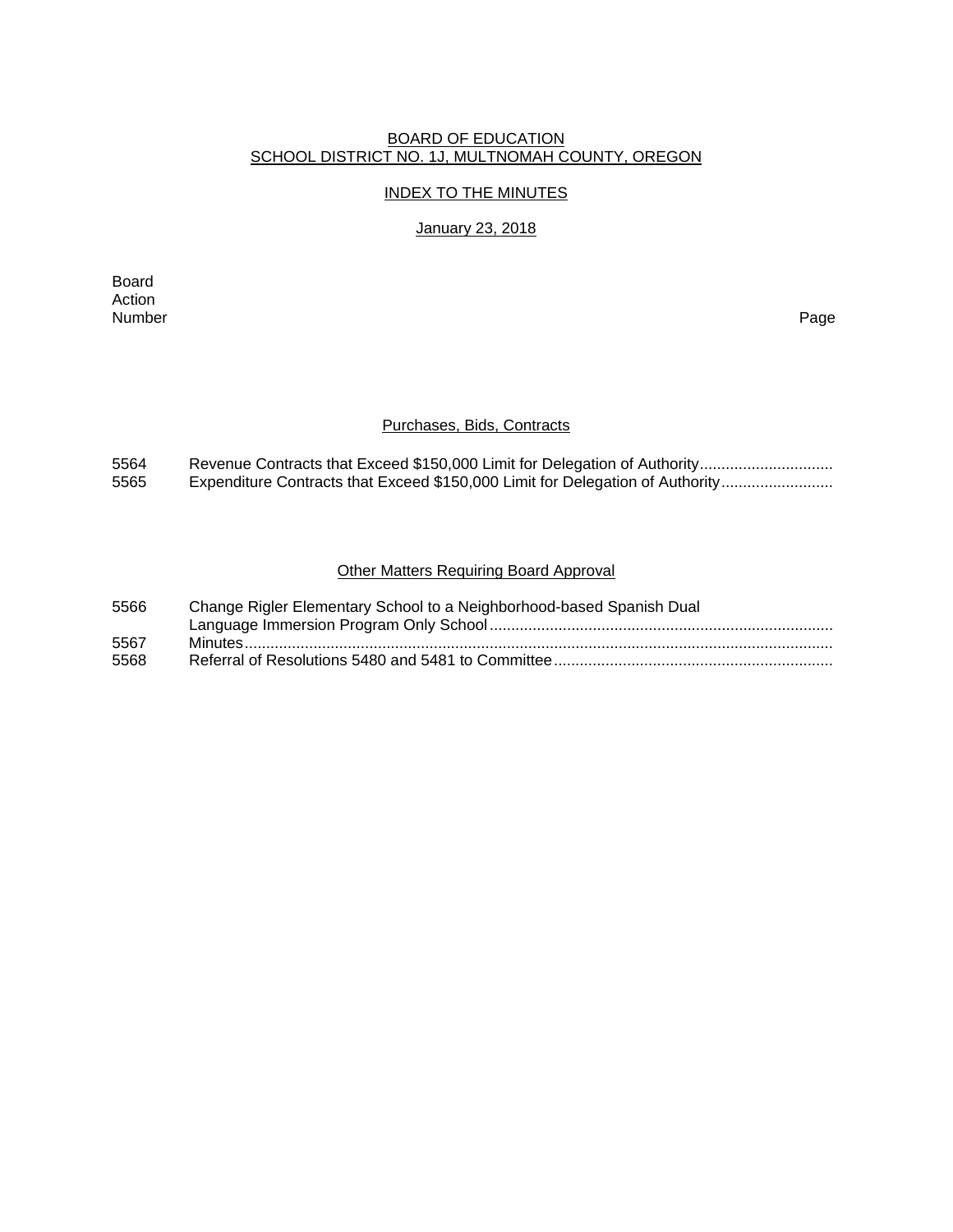# Purchases, Bids, Contracts

The Superintendent RECOMMENDED adoption of the following items:

# Numbers 5564 and 5565

Director Anthony moved and Director Kohnstamm seconded the motion to adopt the above numbered items. The motion was put to a voice vote and passed unanimously (7-yes, 0-no), with Student Representative Tran voting yes, unofficial.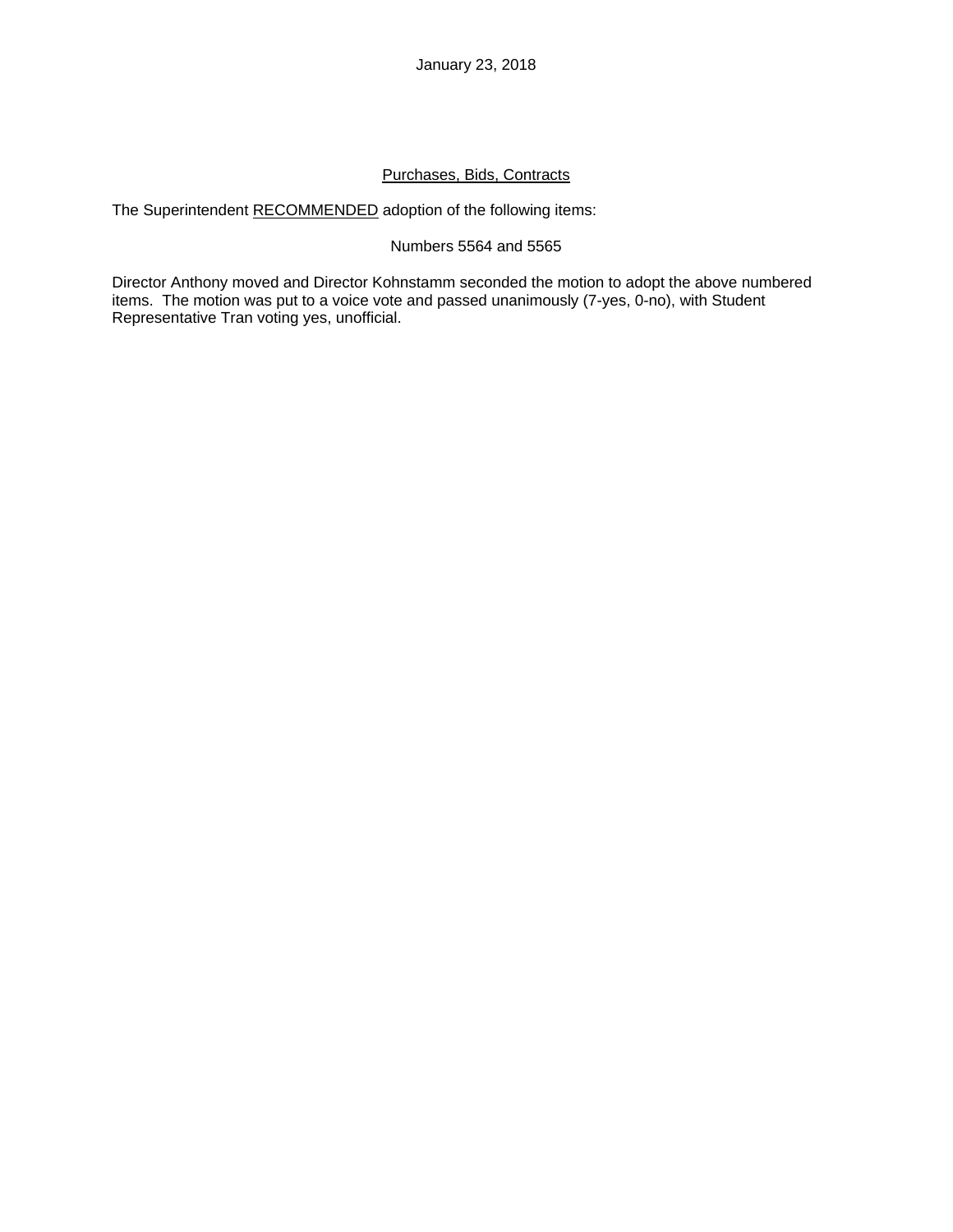### Revenue Contracts that Exceed \$150,000 Limit for Delegation of Authority

### **RECITAL**

Portland Public Schools ("District") Public Contracting Rules PPS-45-0200 ("Authority to Approve District Contracts; Delegation of Authority to Superintendent") requires the Board of Education ("Board") to enter into and approve all contracts, except as otherwise expressly authorized. Contracts exceeding \$150,000 per contractor are listed below.

### **RESOLUTION**

The Superintendent recommends that the Board approve these contracts. The Board accepts this recommendation and by this resolution authorizes the Deputy Clerk to enter into the following agreements.

## **NEW REVENUE CONTRACTS**

No New Revenue Contracts

## **NEW INTERGOVERNMENTAL AGREEMENTS / REVENUE ("IGA/Rs")**

| Contractor                             | Contract<br>Term             | <b>Contract Type</b>                                       | <b>Description of Services</b>                    | Contract<br>Amount | Responsible<br>Administrator,<br><b>Funding Source</b> |
|----------------------------------------|------------------------------|------------------------------------------------------------|---------------------------------------------------|--------------------|--------------------------------------------------------|
| Department of Human<br><b>Services</b> | 1/1/18<br>through<br>6/30/19 | Intergovernmental<br>Agreement /<br>Revenue<br>IGA/R 65705 | To provide funding for Teen<br>Parent Child Care. | \$287.946          | A. Lopez<br><b>Fund 205</b><br>Grant G1706             |

# **AMENDMENTS TO EXISTING REVENUE CONTRACTS**

No Amendments to Existing Revenue Contracts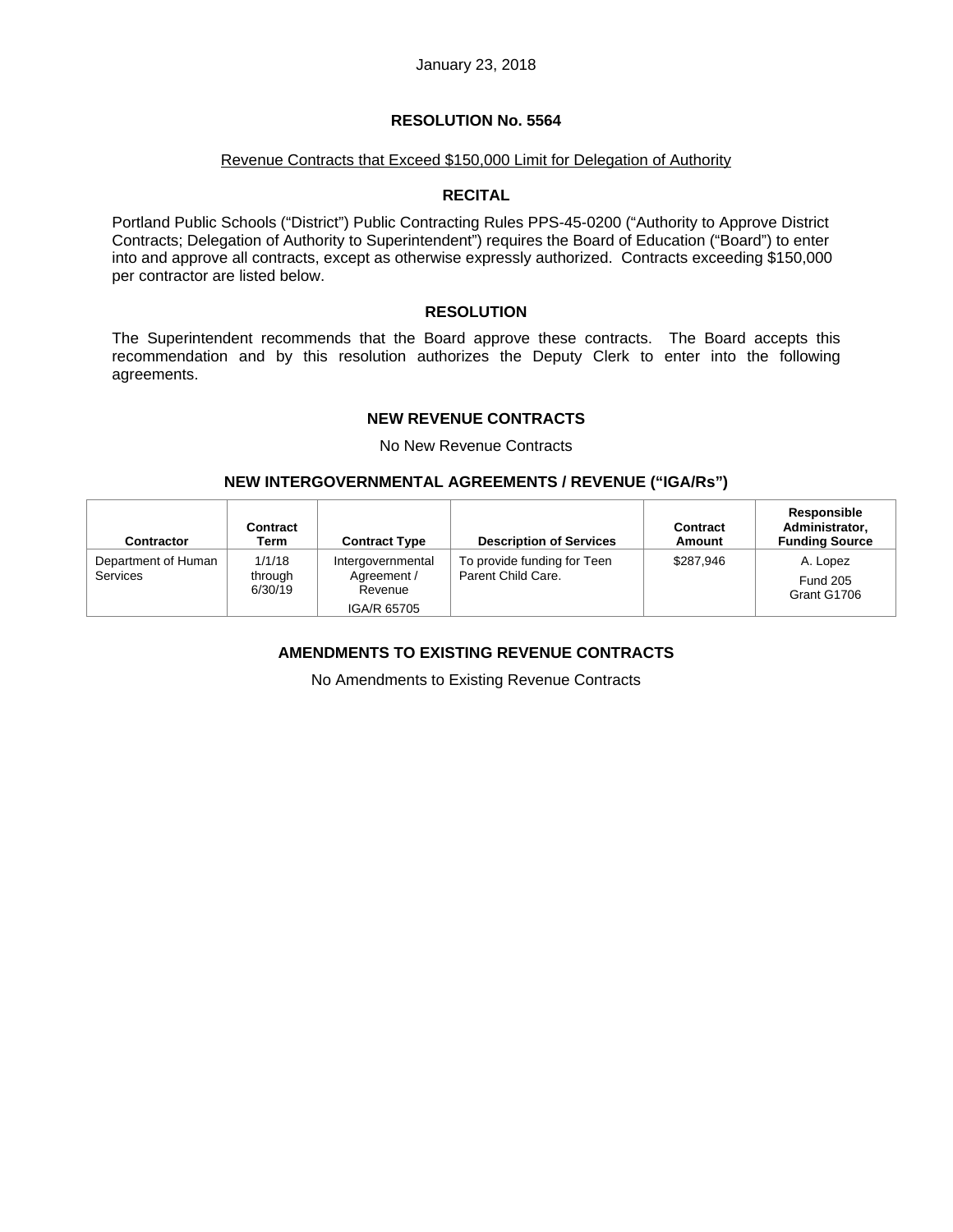# Expenditure Contracts that Exceed \$150,000 for Delegation of Authority

# **RECITAL**

Portland Public Schools ("District") Public Contracting Rules PPS-45-0200 ("Authority to Approve District Contracts; Delegation of Authority to Superintendent") requires the Board of Education ("Board") enter into contracts and approve payment for products, materials, supplies, capital outlay, equipment, and services whenever the total amount exceeds \$150,000 per contract, excepting settlement or real property agreements. Contracts meeting this criterion are listed below.

# **RESOLUTION**

The Superintendent recommends that the Board approve these contracts. The Board accepts this recommendation and by this resolution authorizes the Deputy Clerk to enter into the following agreements.

| Contractor                   | Contract<br>Term              | <b>Contract Type</b>                 | <b>Description of Services</b>                                                                                                                      | Contract<br>Amount | Responsible<br>Administrator,<br><b>Funding Source</b>       |
|------------------------------|-------------------------------|--------------------------------------|-----------------------------------------------------------------------------------------------------------------------------------------------------|--------------------|--------------------------------------------------------------|
| <b>School Specialty</b>      | 1/24/18<br>through<br>7/5/19  | Cooperative<br>Contract<br>COA 63831 | Purchase of FF&E for the Grant<br><b>Modernization Project.</b><br>Cooperative Procurement<br>Group: National Joint Powers<br>Association (NJPA)    | \$5,000,000        | J. Vincent<br><b>Fund 452</b><br>Dept. 3217<br>Project DA001 |
| Pacific Office<br>Automation | 1/24/18<br>through<br>1/23/23 | Services<br>S 65745                  | Supply District with multi-<br>function devices (copiers) and<br>printers including support,<br>maintenance, toner and<br>staples.<br>RFP 2017-2299 | \$5,000,000        | M. Lee<br><b>Fund 101</b><br>Dept. 5471                      |

# **NEW CONTRACTS**

# **NEW INTERGOVERNMENTAL AGREEMENTS ("IGAs")**

No New IGAs

# **AMENDMENTS TO EXISTING CONTRACTS**

No New Amendments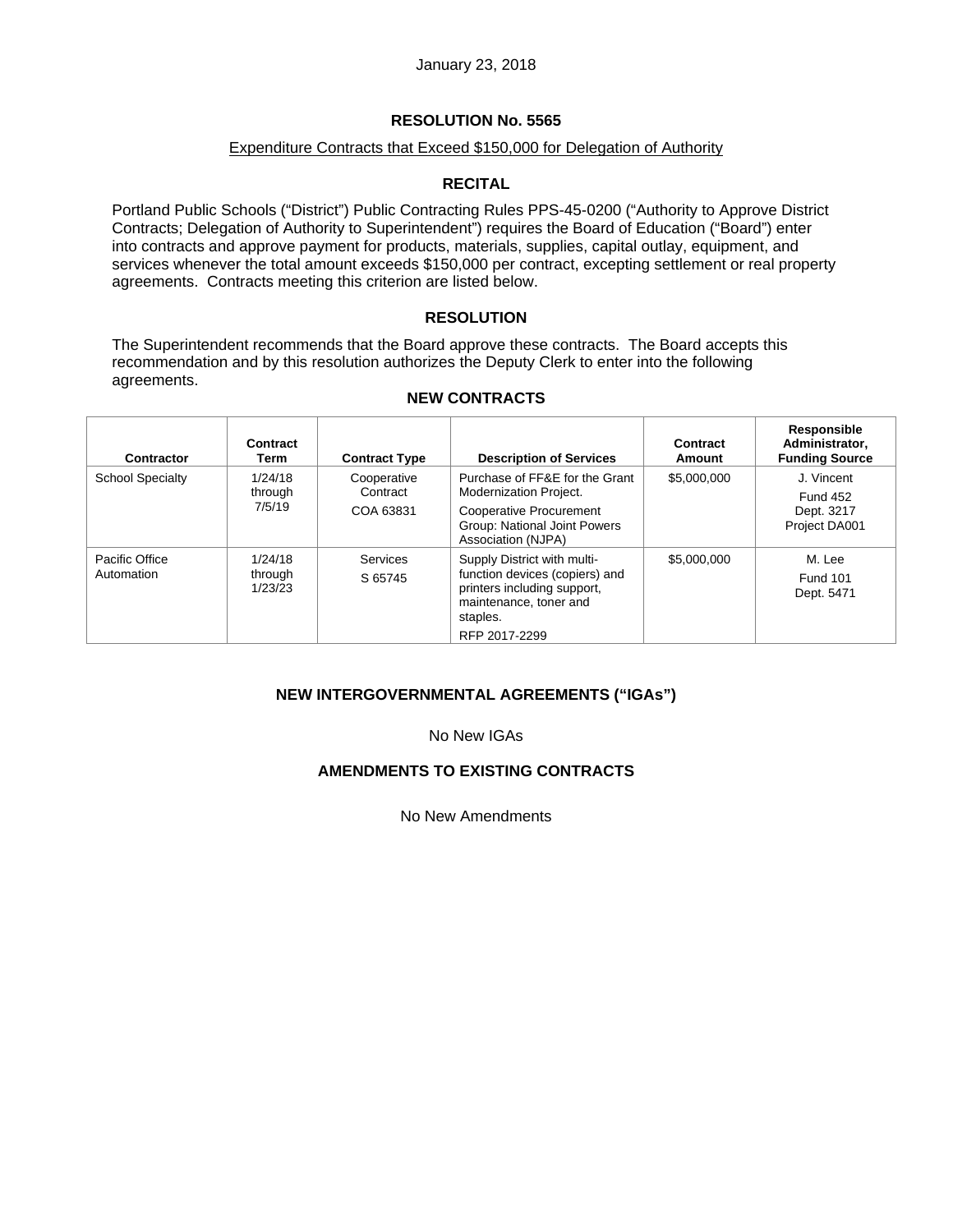## Other Matters Requiring Board Approval

The Superintendent RECOMMENDED adoption of the following items:

## Numbers 5566 through 5568

During the Committee of the Whole, Director Rosen moved and Director Kohnstamm seconded the motion to adopt Resolutions 5566. The motion was put to a voice vote and passed by a vote of 4-3 (4-yes, 3-no [Brim-Edwards, Rosen Anthony), with Student Representative Tran voting yes, unofficial.

Director Anthony moved and Director Kohnstamm seconded the motion to adopt Resolution 5567. The motion was put to a voice vote and passed unanimously (7-yes, 0-no), with Student Representative Tran voting yes, unofficial.

Director Rosen moved and Director Bailey seconded the motion to adopt Resolution 5568. The motion was put to a voice vote and passed by a vote of 6-1 (6-yes, 1-no [Anthony]), with Student Representative Tran voting yes, unofficial.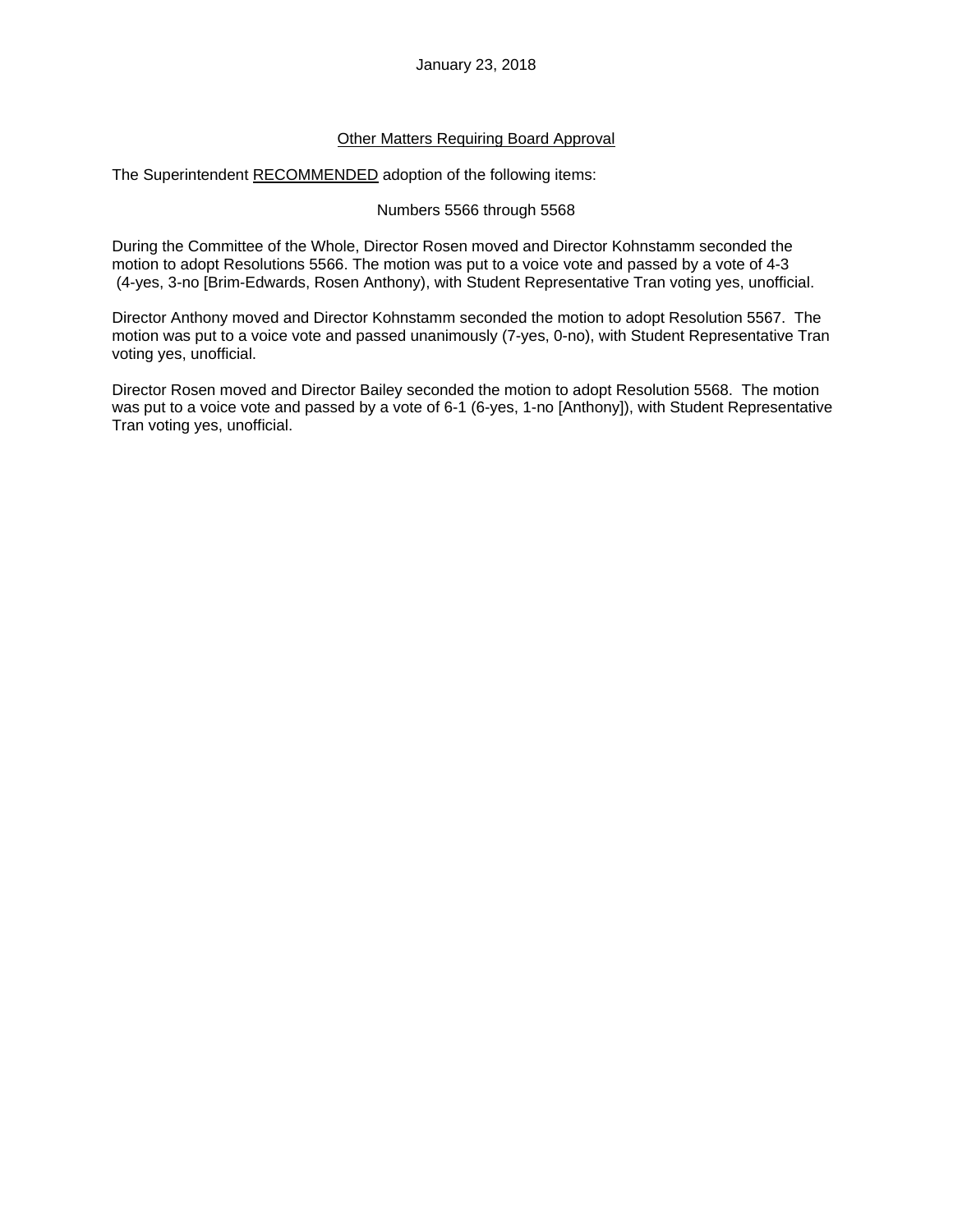### Change Rigler Elementary School to a Neighborhood-based Spanish Dual Language Immersion Program Only School

## **RECITALS**

- A. Dual Language Immersion (DLI) is a proven strategy for increasing academic outcomes for emergent bilingual students as well as English speakers (Thomas & Collier 2002; Steele, et al 2015). Expanding DLI programs to meet the need and improving equity of access for historically underserved students is a priority.
- B. The Rigler Spanish DLI program began in 2005 and was expanded to include all interested neighborhood families in 2012.
- C. The popularity and growth of Spanish DLI at Rigler has coincided with declining enrollment in the school's Neighborhood-based English program. Currently only one of six grade levels has 25 or more students enrolled in the Neighborhood-based English program and only 29 students at K-2.
- D. Low enrollment in the Neighborhood-based English program, and a corresponding size imbalance between the English and Spanish Dual Language program, have resulted in the following challenges:
	- i. Blended grade classes in English program
	- ii.. Lack of common instructional program focus to professionally collaborate with grade level teams
	- iii. Providing a more robust set educational services for students with high needs
- E. In 2016, the Dual Language Expansion committee prioritized addressing the low program enrollment in the Rigler neighborhood-based English program. Updates on this issue were provided to the Board's Teaching and Learning Committee in spring and fall 2017.
- F. In fall 2017, District staff collected feedback from teachers and parents at Rigler and Scott schools regarding a proposal to convert Rigler into a Spanish DLI only school and combine the Rigler and Scott neighborhood-based English programs into a single program located at Scott School.
	- i. Students currently enrolled in the Rigler neighborhood-based English program would move to Scott School beginning in fall 2018.
	- ii. Starting next year, new students from the Rigler neighborhood would select enrollment in Rigler Spanish DLI or Rigler/Scott Combined English program at Scott. Newly enrolling students in grades 1-5 would have to show Spanish language proficiency in order to participate in the Spanish DLI program. Students whose native language is Spanish would not need to be assessed, as per department policy.
	- iii. Transportation would be provided to either school, following standard PPS guidelines.
	- iv. Students enrolled in Rigler Spanish DLI would continue to matriculate to Beaumont Middle School. Students enrolled in the Rigler/Scott Combined English program at Scott would matriculate to Roseway Heights Middle School. All Rigler and Scott students matriculate to Madison High School.

Based on feedback received from community members, an option was considered to allow the current cohort of 4<sup>th</sup> grade students in the Rigler Neighborhood-based English program to remain at Rigler next year, and then move on to Beaumont the following year. However, a major reason for making this change in program is to create a more balanced co-located program at Scott to meet the needs of the English program students from both schools with two classrooms at each grade level. The forecasted numbers for Scott 5th grade with the addition of Rigler students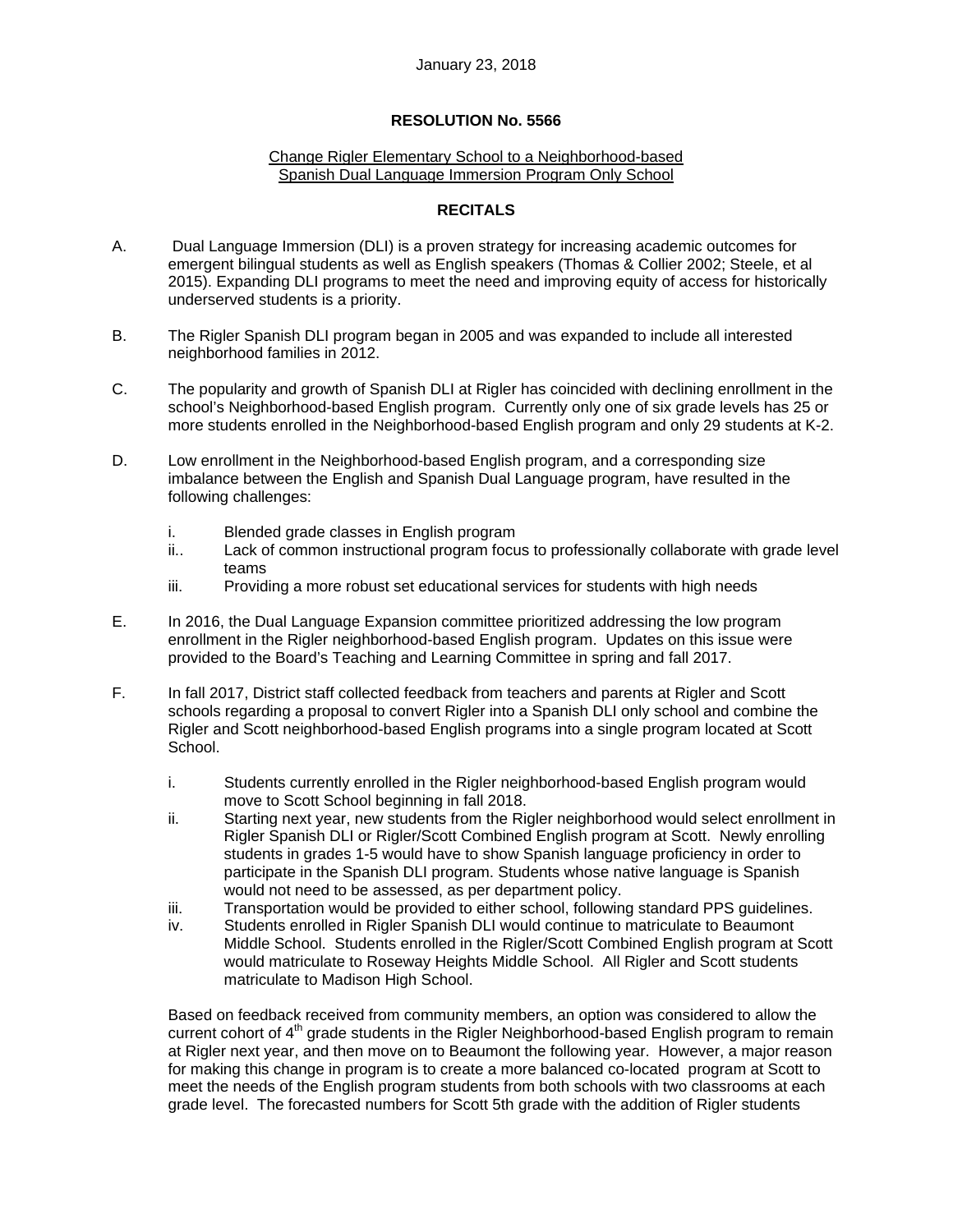would have potentially set up one large 5th grade class at Scott (30-34) and one small and isolated 5th grade class at Rigler (11-15). The opportunities to serve high needs students in either site would have been diminished and Rigler's ability to focus the anticipated reduced resources, as a result of the smaller enrollment overall, on one instructional program would also be negatively impacted.

- G. As a result of the program move, most grade levels of the combined Rigler-Scott English program will be able to offer two sections per grade level beginning in 2018. In so doing, Scott would be able to offer:
	- i. Opportunities for learner peers to be mixed and matched to better meet their academic and social needs
	- ii. More on site services and supports such as SPED, ESL, etc. to meet the needs of students
	- iii. Provide more professional collaboration for grade level teachers to improve instruction and curriculum for students
- H. In monitoring the enrollment and continuing to provide balanced co-located programs at Scott, it may be important for PPS to recommend boundary changes in future years as PPS continues to balance enrollment across the Eastside to ensure right sized schools that offer a solid core instructional program.
- I. On January 16, 2018, the Board's Enrollment & Forecasting Committee unanimously agreed with the recommendation to convert Rigler to a Spanish DLI only school and relocate the Rigler Neighborhood-based English program to Scott School.
	- i. The committee did not endorse a specific transition plan, but offered feedback on the pros and cons of phasing out the program, versus moving all grade levels at once.
	- ii. The committee requested additional information on the impact of the program change on staff at Rigler.

# **RESOLUTION**

- 1. The Board of Education endorses the conversion of Rigler to a Spanish DLI only school and relocate the Rigler Neighborhood-based English program to Scott School, beginning in the 2018-19 school year.
- 2. The Board directs the Superintendent to initiate staffing and facility changes, transportation routing and other operational adjustments to support effective implementation of this plan.
- 3. The Board directs the Superintendent to present a transition plan developed by a committee represented by parents and staff from both communities to help ensure a positive and inclusive integration of the two English neighborhood based programs at Scott.
- 4. The Board acknowledges and appreciates the participation of Rigler and Scott community members in this process.
- *Y. Curtis*

# **RESOLUTION No. 5567**

### Minutes

The following minutes are offered for adoption:

January 9, 2018